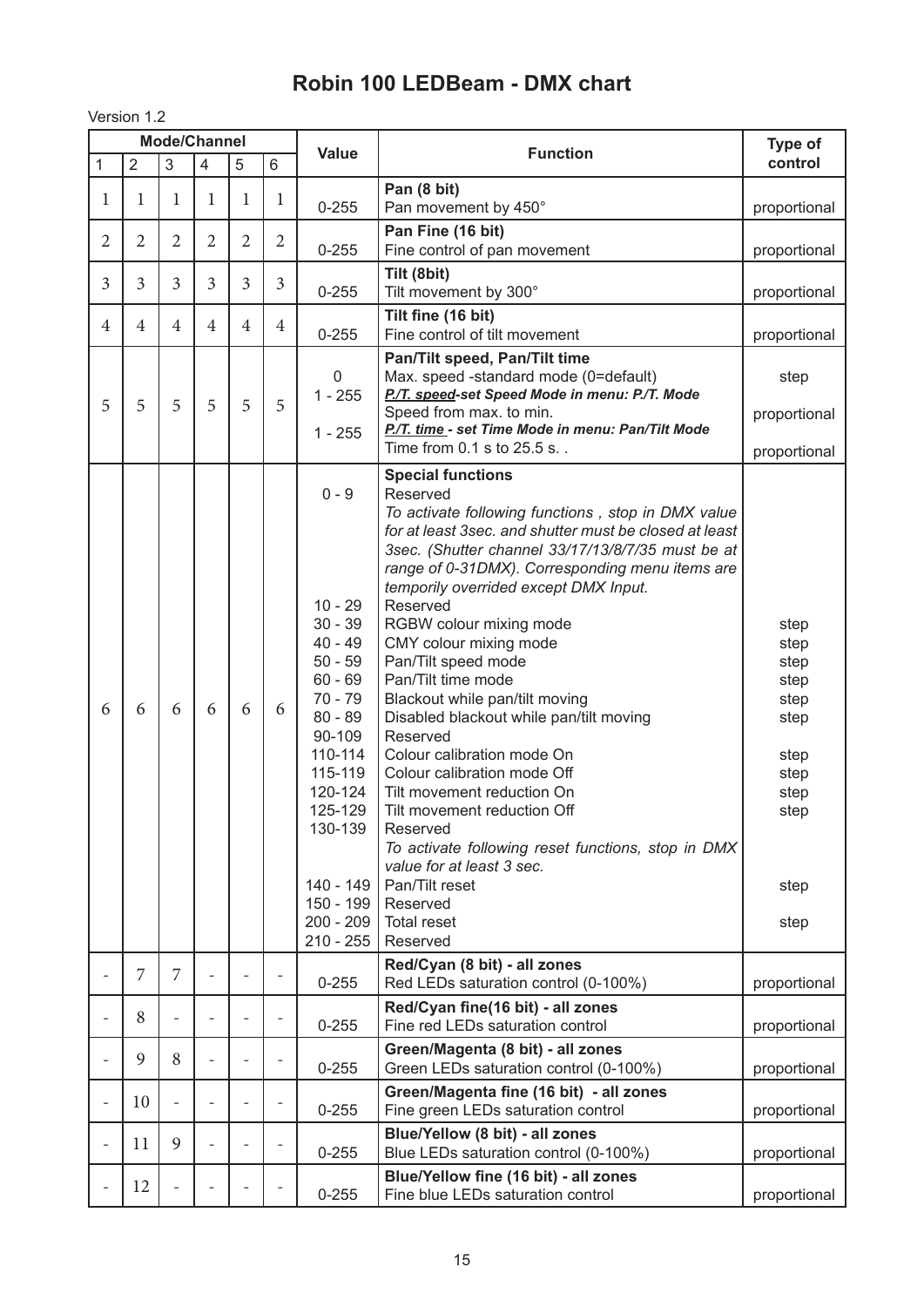|    | <b>Mode/Channel</b> |    |                          |                          |                |              |                                                                                                                                                      | Type of      |  |
|----|---------------------|----|--------------------------|--------------------------|----------------|--------------|------------------------------------------------------------------------------------------------------------------------------------------------------|--------------|--|
| 1  | $\overline{2}$      | 3  | 4                        | 5                        | 6              | <b>Value</b> | <b>Function</b>                                                                                                                                      |              |  |
|    | 13                  | 10 | $\overline{a}$           | $\overline{\phantom{a}}$ | $\overline{a}$ | $0 - 255$    | White (8 bit) - all zones<br>If RGBW mode is selected:<br>White colour saturation control coarse (0-100%)<br>If CMY mode is selected:<br>No function | proportional |  |
|    | 14                  |    | $\overline{a}$           |                          | $\overline{a}$ | $0 - 255$    | White fine (16 bit) - all zones<br>Fine white LEDs saturation control (RGBW mode)                                                                    | proportional |  |
| 7  |                     |    | $\overline{a}$           | 12                       | 7              | $0 - 255$    | Red/Cyan (8 bit) - zone 1<br>Red LEDs saturation control (0-100%)                                                                                    | proportional |  |
| 8  |                     |    | $\overline{a}$           | 13                       | 8              | $0 - 255$    | Red/Cyan fine (16 bit) - zone 1<br>Fine red LEDs saturation control                                                                                  | proportional |  |
| 9  |                     |    | $\overline{a}$           | 14                       | 9              | $0 - 255$    | Green/Magenta (8 bit) - zone 1<br>Green LEDs saturation control (0-100%)                                                                             | proportional |  |
| 10 | ÷                   |    | $\overline{\phantom{0}}$ | 15                       | 10             | $0 - 255$    | Green/Magenta fine (16 bit) - zone 1<br>Fine green LEDs saturation control                                                                           | proportional |  |
| 11 |                     |    | $\overline{a}$           | 16                       | 11             | $0 - 255$    | Blue/Yellow (8 bit) zone 1<br>Blue LEDs saturation control (0-100%)                                                                                  | proportional |  |
| 12 |                     |    | $\overline{a}$           | 17                       | 12             | $0 - 255$    | Blue/Yellow (16 bit) zone 1<br>Fine blue LEDs saturation control)                                                                                    | proportional |  |
| 13 |                     |    | $\overline{a}$           | 18                       | 13             | $0 - 255$    | White (8 bit) - zone 1<br>If RGBW mode is selected:<br>White colour saturation control coarse (0-100%)<br>If CMY mode is selected:<br>No function    | proportional |  |
| 14 |                     |    | $\overline{a}$           | 19                       | 14             | $0 - 255$    | White (16 bit) - zone 1<br>Fine white LEDs saturation control (RGBW mode)                                                                            | proportional |  |
| 15 |                     |    | $\overline{\phantom{0}}$ | 20                       | 15             | $0 - 255$    | Red/Cyan (8bit) - zone 2<br>Red LEDs saturation control (0-100%)                                                                                     | proportional |  |
| 16 |                     |    | $\overline{a}$           | 21                       | 16             | $0 - 255$    | Red/Cyan fine (16 bit) - zone 2<br>Fine red LEDs saturation control                                                                                  | proportional |  |
| 17 |                     |    |                          | 22                       | 17             | $0 - 255$    | Green/Magenta (8 bit) - zone 2<br>Green LEDs saturation control (0-100%)                                                                             | proportional |  |
| 18 |                     |    | $\overline{a}$           | 23                       | 18             | $0 - 255$    | Green/Magenta fine (16 bit) - zone 2<br>Fine green LEDs saturation control                                                                           | proportional |  |
| 19 |                     |    | $\overline{a}$           | 24                       | 19             | $0 - 255$    | Blue/Yellow (8 bit) - zone 2<br>Blue LEDs saturation control (0-100%)                                                                                | proportional |  |
| 20 |                     |    | $\overline{\phantom{0}}$ | 25                       | 20             | $0 - 255$    | Blue/Yellow fine (16 bit) - zone 2<br>Fine blue LEDs saturation control                                                                              | proportional |  |
| 21 | $\overline{a}$      |    | $\overline{a}$           | 26                       | 21             | $0 - 255$    | White (8 bit) - zone 2<br>If RGBW mode is selected:<br>White colour saturation control coarse (0-100%)<br>If CMY mode is selected:<br>No function    | proportional |  |
| 22 |                     |    | $\overline{a}$           | 27                       | 22             | $0 - 255$    | White (16 bit) - zone 2<br>Fine white LEDs saturation control (RGBW mode)                                                                            | proportional |  |
| 23 |                     |    | $\overline{a}$           | 28                       | 23             | $0 - 255$    | Red/Cyan (8 bit) - zone 3<br>Red LEDs saturation control (0-100%)                                                                                    | proportional |  |
| 24 |                     |    | $\overline{\phantom{0}}$ | 29                       | 24             | $0 - 255$    | Red/ Cyan fine (16 bit) - zone 3<br>Fine red LEDs saturation control                                                                                 | proportional |  |
| 25 |                     |    | $\overline{a}$           | 30                       | 25             | $0 - 255$    | Green/Magenta (8 bit) - zone 3<br>Green LEDs saturation control (0-100%)                                                                             | proportional |  |
| 26 |                     |    | $\overline{a}$           | 31                       | 26             | $0 - 255$    | Green/Magenta fine (16 bit) - zone 3<br>Fine green LEDs saturation control                                                                           | proportional |  |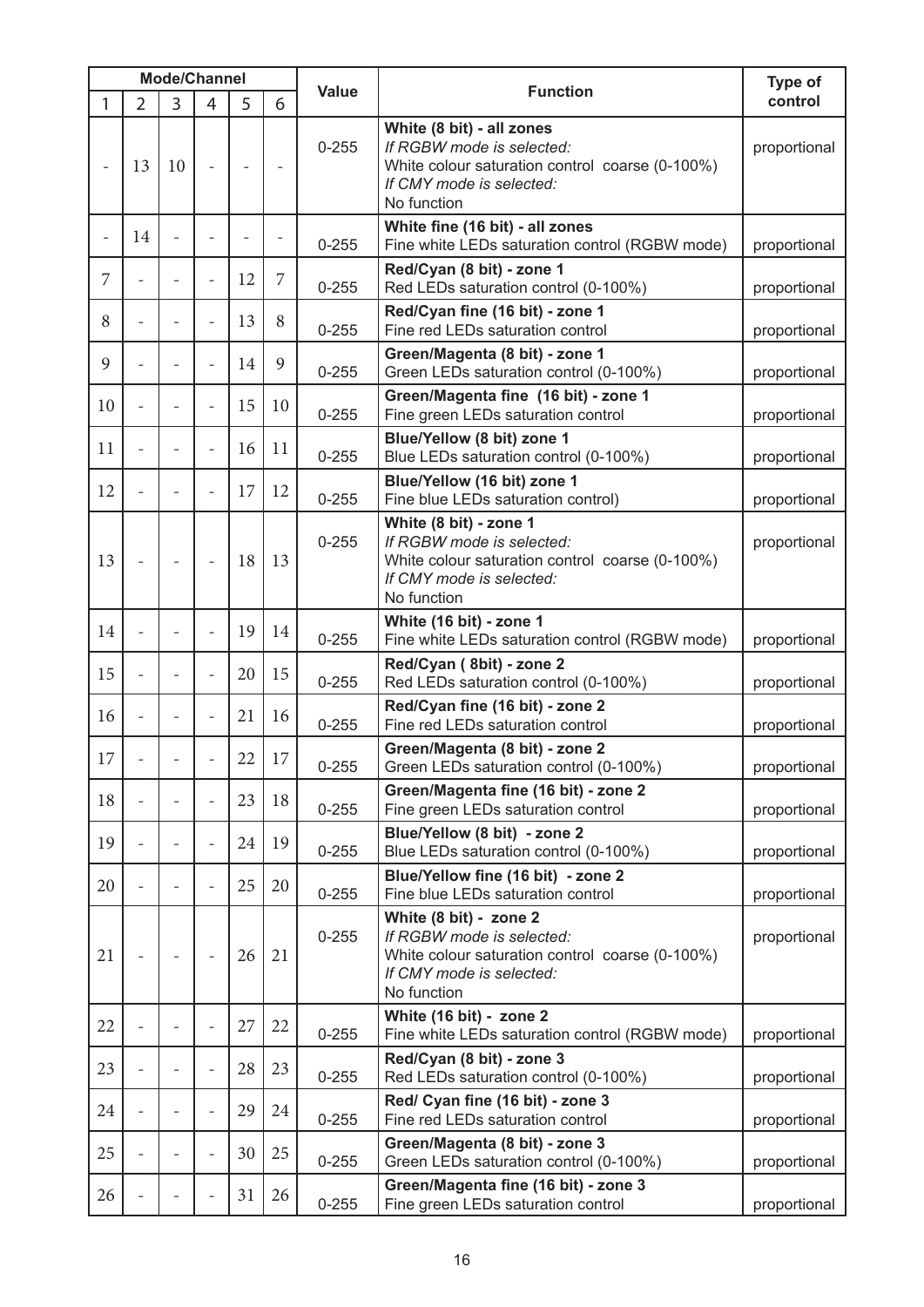|    | <b>Mode/Channel</b> |                                  |                          |                |                 |                                                                                                                                                                                                                                                                 | Type of                                                                                                                                                                                                                                                                                                                                                                                                                                                                                                                                                                                                                                                                                                                                                                                                                                                                                                                                                                                                                                                                                                                                                                                       |                                                                                                                                                                                                                                                                                      |
|----|---------------------|----------------------------------|--------------------------|----------------|-----------------|-----------------------------------------------------------------------------------------------------------------------------------------------------------------------------------------------------------------------------------------------------------------|-----------------------------------------------------------------------------------------------------------------------------------------------------------------------------------------------------------------------------------------------------------------------------------------------------------------------------------------------------------------------------------------------------------------------------------------------------------------------------------------------------------------------------------------------------------------------------------------------------------------------------------------------------------------------------------------------------------------------------------------------------------------------------------------------------------------------------------------------------------------------------------------------------------------------------------------------------------------------------------------------------------------------------------------------------------------------------------------------------------------------------------------------------------------------------------------------|--------------------------------------------------------------------------------------------------------------------------------------------------------------------------------------------------------------------------------------------------------------------------------------|
| 1  | $\overline{2}$      | <b>Value</b><br>3<br>4<br>5<br>6 |                          |                | <b>Function</b> | control                                                                                                                                                                                                                                                         |                                                                                                                                                                                                                                                                                                                                                                                                                                                                                                                                                                                                                                                                                                                                                                                                                                                                                                                                                                                                                                                                                                                                                                                               |                                                                                                                                                                                                                                                                                      |
| 27 |                     |                                  | $\overline{\phantom{0}}$ | 32             | 27              | $0 - 255$                                                                                                                                                                                                                                                       | Blue/Yellow (8 bit) zone 3<br>Blue LEDs saturation control (0-100%)                                                                                                                                                                                                                                                                                                                                                                                                                                                                                                                                                                                                                                                                                                                                                                                                                                                                                                                                                                                                                                                                                                                           | proportional                                                                                                                                                                                                                                                                         |
| 28 | $\overline{a}$      |                                  | $\overline{\phantom{0}}$ | 33             | 28              | $0 - 255$                                                                                                                                                                                                                                                       | Blue/Yellow fine (16 bit) zone 3<br>Fine blue LEDs saturation control                                                                                                                                                                                                                                                                                                                                                                                                                                                                                                                                                                                                                                                                                                                                                                                                                                                                                                                                                                                                                                                                                                                         | proportional                                                                                                                                                                                                                                                                         |
| 29 |                     |                                  | $\overline{\phantom{0}}$ | 34             | 29              | $0 - 255$                                                                                                                                                                                                                                                       | White (8 bit) zone 3<br>If RGBW mode is selected:<br>White colour saturation control coarse (0-100%)<br>If CMY mode is selected:<br>No function                                                                                                                                                                                                                                                                                                                                                                                                                                                                                                                                                                                                                                                                                                                                                                                                                                                                                                                                                                                                                                               | proportional                                                                                                                                                                                                                                                                         |
| 30 |                     |                                  |                          | 35             | 30              | $0 - 255$                                                                                                                                                                                                                                                       | White fine (16 bit) zone 3<br>Fine white LEDs saturation control (RGBW mode)                                                                                                                                                                                                                                                                                                                                                                                                                                                                                                                                                                                                                                                                                                                                                                                                                                                                                                                                                                                                                                                                                                                  | proportional                                                                                                                                                                                                                                                                         |
| 31 | 15                  | 11                               | $\overline{\phantom{a}}$ | 10             | 31              | 0<br>$1 - 255$                                                                                                                                                                                                                                                  | <b>CTC</b><br>No function<br>Colour temperature correction from 19000K to 2700K                                                                                                                                                                                                                                                                                                                                                                                                                                                                                                                                                                                                                                                                                                                                                                                                                                                                                                                                                                                                                                                                                                               | step<br>proportional                                                                                                                                                                                                                                                                 |
| 32 | 16                  | 12                               | 7                        | 11             | 32              | $\mathbf 0$<br>$1 - 2$<br>3<br>$4 - 5$<br>6<br>$7-9$<br>$10 - 12$<br>$13 - 15$<br>16<br>17-55<br>56<br>$57 - 95$<br>96<br>$97 - 134$<br>135<br>136 - 174<br>175<br>176-214<br>215<br>$216 - 246$<br>247<br>248<br>249<br>250<br>251<br>252<br>253<br>254<br>255 | <b>Virtual Colour Wheel</b><br>For detailed description see " Virtual colour wheel- colour mixing chart<br>No function<br><b>White 2700 K</b><br>White 2700 K (Halogen lamp mode*)<br><b>White 3200 K</b><br>White 3200 K (Halogen lamp mode*)<br><b>White 4200 K</b><br><b>White 5600 K</b><br><b>White 8000 K</b><br>Blue (Blue=full, Red+Green+White=0)<br>Red=0, Green->up, Blue =full, White=0<br>Light Blue (Red=0, Green=full, Blue =full, White=0)<br>Red=0, Green=full, Blue->down, White=0<br>Green (Red=0, Green=full, Blue =0, White=0)<br>Red->up, Green=full, Blue=0, White=0<br>Yellow (Red=full, Green=full, Blue=0, White=0)<br>Red=full, Green->down, Blue=0, White=0<br>Red(Red=full, Green=0, Blue=0, White=0)<br>Red=full, Green=0, Blue->up, White=0<br>Magenta (Red=full, Green=0, Blue=full, White=0)<br>Red -> down, Green=0, Blue=full, White=0<br>Blue (Red=0, Green=0, Blue=full, White=0)<br>Speed of the following effects can be controlled by the<br>Shutter/Strobe channel (DMX values of 96-127)<br>Rainbow effect (with fade time)<br>Rainbow effect<br>Zone effect 1<br>Zone effect 2<br>Zone effect 3<br>Zone effect 4<br>Zone effect 5<br>Zone effect 6 | step<br>step<br>step<br>step<br>step<br>step<br>step<br>step<br>step<br>proportional<br>step<br>proportional<br>step<br>proportional<br>step<br>proportional<br>step<br>proportional<br>step<br>proportional<br>step<br>step<br>step<br>step<br>step<br>step<br>step<br>step<br>step |
|    | $\overline{a}$      |                                  | $\overline{\phantom{0}}$ | $\overline{a}$ | 33              |                                                                                                                                                                                                                                                                 | <b>No function</b>                                                                                                                                                                                                                                                                                                                                                                                                                                                                                                                                                                                                                                                                                                                                                                                                                                                                                                                                                                                                                                                                                                                                                                            |                                                                                                                                                                                                                                                                                      |
|    |                     |                                  |                          |                | 34              |                                                                                                                                                                                                                                                                 | <b>No function</b>                                                                                                                                                                                                                                                                                                                                                                                                                                                                                                                                                                                                                                                                                                                                                                                                                                                                                                                                                                                                                                                                                                                                                                            |                                                                                                                                                                                                                                                                                      |
| 33 | 17                  | 13                               | 8                        | 7              | 35              | $0 - 31$<br>32-63<br>64-95<br>96-111<br>112-127                                                                                                                                                                                                                 | <b>Shutter/Strobe</b><br>Shutter closed<br>Strobe effect from slow--> fast (zones 2,3 only)<br>Strobe effect from slow--> fast (All zones together)<br>--------------Set value on Virtual colour wheel--------------<br>Zone effects+rainbow effects speed control, slow--> fast<br>Zone effects+rainbow effects speed control, fast--> slow /<br>opposite direction/                                                                                                                                                                                                                                                                                                                                                                                                                                                                                                                                                                                                                                                                                                                                                                                                                         | step<br>proportional<br>proportional<br>proportional<br>proportional                                                                                                                                                                                                                 |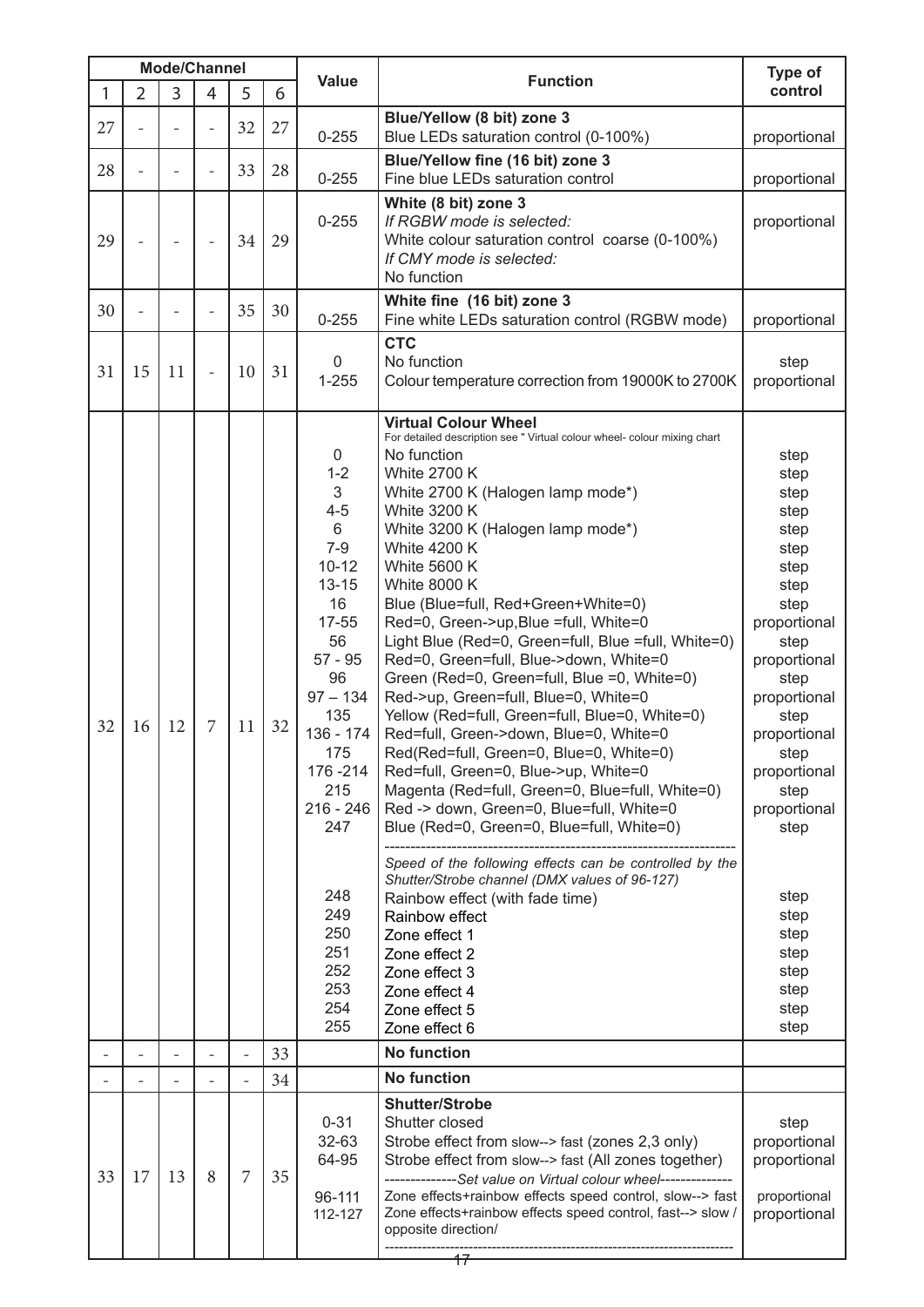| <b>Mode/Channel</b> |    |    |             |   |    |                                                                |                                                                                                                                                                                                                                                                                                                                                                                            |                                                                                      |
|---------------------|----|----|-------------|---|----|----------------------------------------------------------------|--------------------------------------------------------------------------------------------------------------------------------------------------------------------------------------------------------------------------------------------------------------------------------------------------------------------------------------------------------------------------------------------|--------------------------------------------------------------------------------------|
|                     |    | 3  | 4           | 5 | 6  | Value                                                          | <b>Function</b>                                                                                                                                                                                                                                                                                                                                                                            | control                                                                              |
| 33                  | 17 | 13 | 8           | 7 | 35 | 128-143<br>144-159<br>160-175<br>176-191<br>192-223<br>224-255 | <b>Shutter/Strobe</b><br>Opening pulses in sequences from slow--> fast<br>(All zones together)<br>Closing pulses in sequences from fast--> slow<br>(All zones together)<br>Random strobe effect from slow--> fast (random zone)<br>Random strobe effect from slow--> fast (random zone +<br>random strobe)<br>Random strobe effect from slow --> fast (All zones together)<br>Shutter open | proportional<br>proportional<br>proportional<br>proportional<br>proportional<br>step |
| 34                  | 18 | 14 | $\mathbf Q$ | 8 | 36 | $0 - 255$                                                      | Dimmer (8 bit)<br>Dimmer intensity from 0% to 100%                                                                                                                                                                                                                                                                                                                                         | proportional                                                                         |
| 35                  | 19 |    |             | 9 | 37 | $0 - 255$                                                      | Dimmer fine (16 bit)<br>Fine dimming                                                                                                                                                                                                                                                                                                                                                       | proportional                                                                         |

\*In the Halogen lamp mode the Dimmer channel imitates behaviour of the halogen lamp during dimming.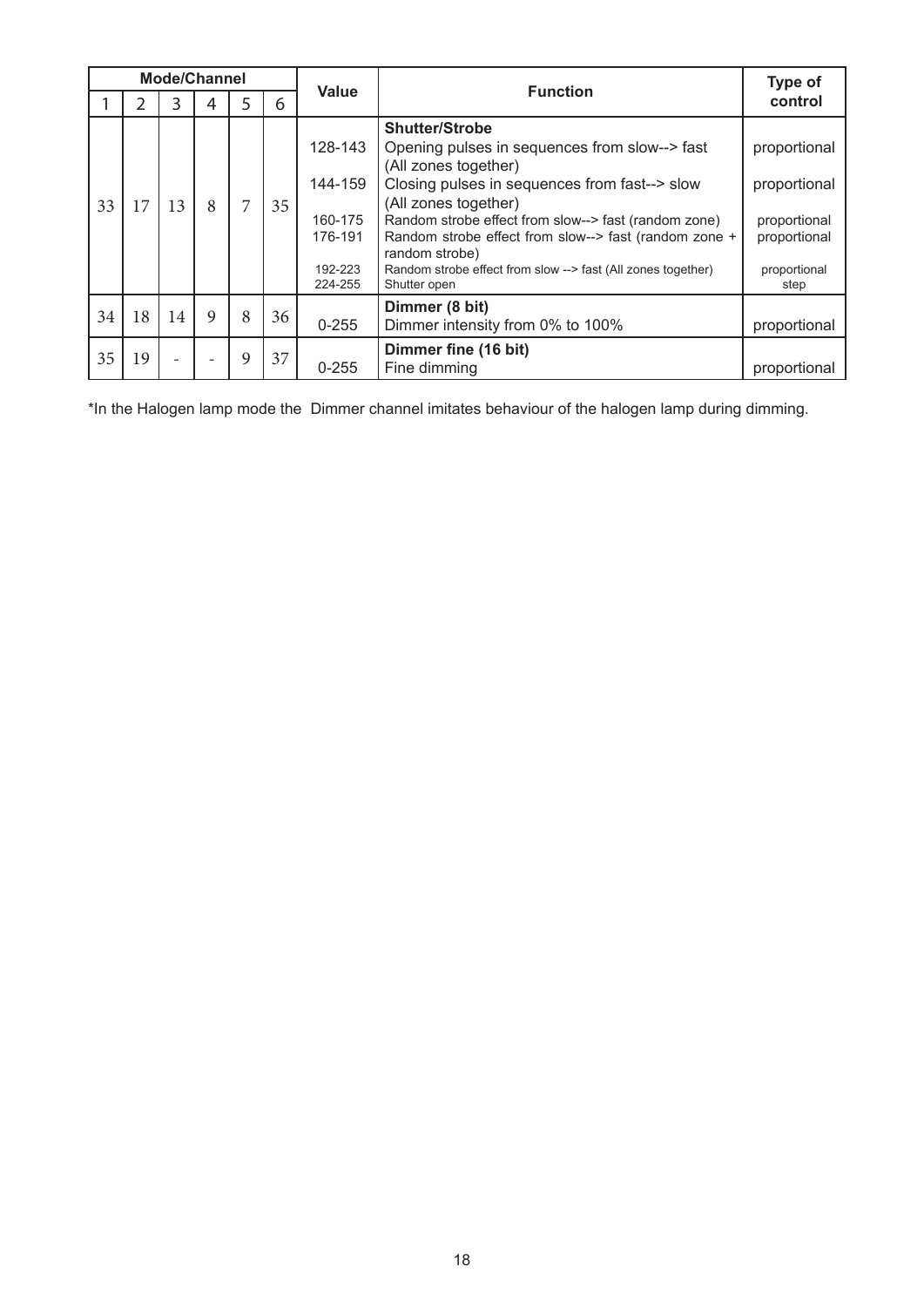## **Virtual colour wheel - colour mixing chart**

| Scale* | <b>Virtual Colour Wheel</b> | <b>Red</b>     | Green            | <b>Blue</b>      | White          |
|--------|-----------------------------|----------------|------------------|------------------|----------------|
|        | <b>DMX</b>                  | <b>DMX</b>     | <b>DMX</b>       | <b>DMX</b>       | <b>DMX</b>     |
|        | 1-2 (White 2700K)           | 250            | 118              | $\pmb{0}$        | 63             |
|        | 3 (White 2700K /Hal.mode/)  | 250            | 118              | 0                | 63             |
|        | 4-5 (White 3200K)           | 255            | 141              | $\overline{5}$   | 89             |
|        | 6 (White 3200K /Hal.mode/)  | 255            | $\overline{141}$ | $\overline{5}$   | 89             |
|        | 7-9 (White 4200K)           | 254            | $\overline{141}$ | 3                | 255            |
|        | 10-12 (White 5600K)         | 254            | 207              | 37               | 255            |
|        | 13-15 (White 8000K)         | 228            | 255              | 79               | 255            |
|        | 16                          | 0              | 0                | 255              | 0              |
|        | 17                          | 0              | 3                | 255              | 0              |
|        | 18                          | $\pmb{0}$      | 6                | 255              | 0              |
|        | 19                          | $\pmb{0}$      | $\overline{9}$   | $\overline{255}$ | $\pmb{0}$      |
|        | $\overline{20}$             | $\pmb{0}$      | $\overline{12}$  | 255              | $\pmb{0}$      |
|        | $\overline{21}$             | $\mathbf 0$    | 15               | 255              | 0              |
|        | 22                          | $\mathbf 0$    | 18               | 255              | 0              |
|        | $\overline{23}$             | $\mathbf 0$    | 21               | 255              | $\pmb{0}$      |
|        | 24                          | 0              | 24               | 255              | 0              |
|        | 25                          | 0              | 27               | 255              | 0              |
|        | 26                          | 0              | 30               | 255              | 0              |
|        | 27                          | 0              | 36               | 255              | 0              |
|        | 28                          | $\overline{0}$ | 41               | 255              | $\pmb{0}$      |
|        | 29                          | $\mathbf 0$    | 46               | 255              | 0              |
|        | 30                          | $\mathbf 0$    | 52               | 255              | 0              |
|        | 31                          | $\mathbf 0$    | 58               | 255              | 0              |
|        | $\overline{32}$             | $\overline{0}$ | 64               | 255              | $\pmb{0}$      |
|        | 33                          | $\mathbf 0$    | 68               | 255              | $\pmb{0}$      |
|        | 34                          | 0              | 74               | 255              | 0              |
|        | $\overline{35}$             | 0              | 80               | 255              | 0              |
|        | 36                          | 0              | 86               | 255              | 0              |
|        | 37                          | $\mathbf 0$    | 92               | 255              | $\pmb{0}$      |
|        | 38                          | $\pmb{0}$      | $\overline{98}$  | 255              | $\pmb{0}$      |
|        | $\overline{39}$             | $\mathbf 0$    | 104              | 255              | $\pmb{0}$      |
|        | 40                          | 0              | 110              | 255              | 0              |
|        | 41                          | $\mathbf 0$    | 119              | 255              | 0              |
|        | 42                          | $\mathbf 0$    | 129              | 255              | 0              |
|        | 43                          | 0              | 138              | 255              | 0              |
|        | 44                          | 0              | 147              | 255              | 0              |
|        | 45                          | $\mathbf 0$    | 156              | 255              | 0              |
|        | 46<br>47                    | U<br>0         | 165<br>174       | 255<br>255       | U<br>0         |
|        | 48                          |                |                  |                  |                |
|        | 49                          | 0<br>0         | 183<br>192       | 255<br>255       | 0<br>$\pmb{0}$ |
|        | 50                          | 0              | 201              | 255              | 0              |
|        | 51                          | $\mathbf 0$    | 210              | 255              | $\pmb{0}$      |
|        | 52                          | 0              | 219              | 255              | 0              |
|        | 53                          | 0              | 228              | 255              | 0              |
|        | 54                          | 0              | 237              | 255              | $\pmb{0}$      |
|        | 55                          | 0              | 246              | 255              | 0              |
|        | 56                          | $\mathsf 0$    | 255              | 255              | $\pmb{0}$      |
|        | $\overline{57}$             | $\mathbf 0$    | 255              | 246              | $\pmb{0}$      |
|        | $\overline{58}$             | $\mathbf 0$    | 255              | 237              | $\pmb{0}$      |
|        | 59                          | $\mathbf 0$    | 255              | 228              | 0              |
|        | 60                          | $\mathbf 0$    | 255              | 219              | $\pmb{0}$      |
|        | 61                          | 0              | 255              | $\overline{210}$ | 0              |
|        | 62                          | 0              | 255              | 201              | 0              |
|        | 63                          | $\mathbf 0$    | 255              | 192              | 0              |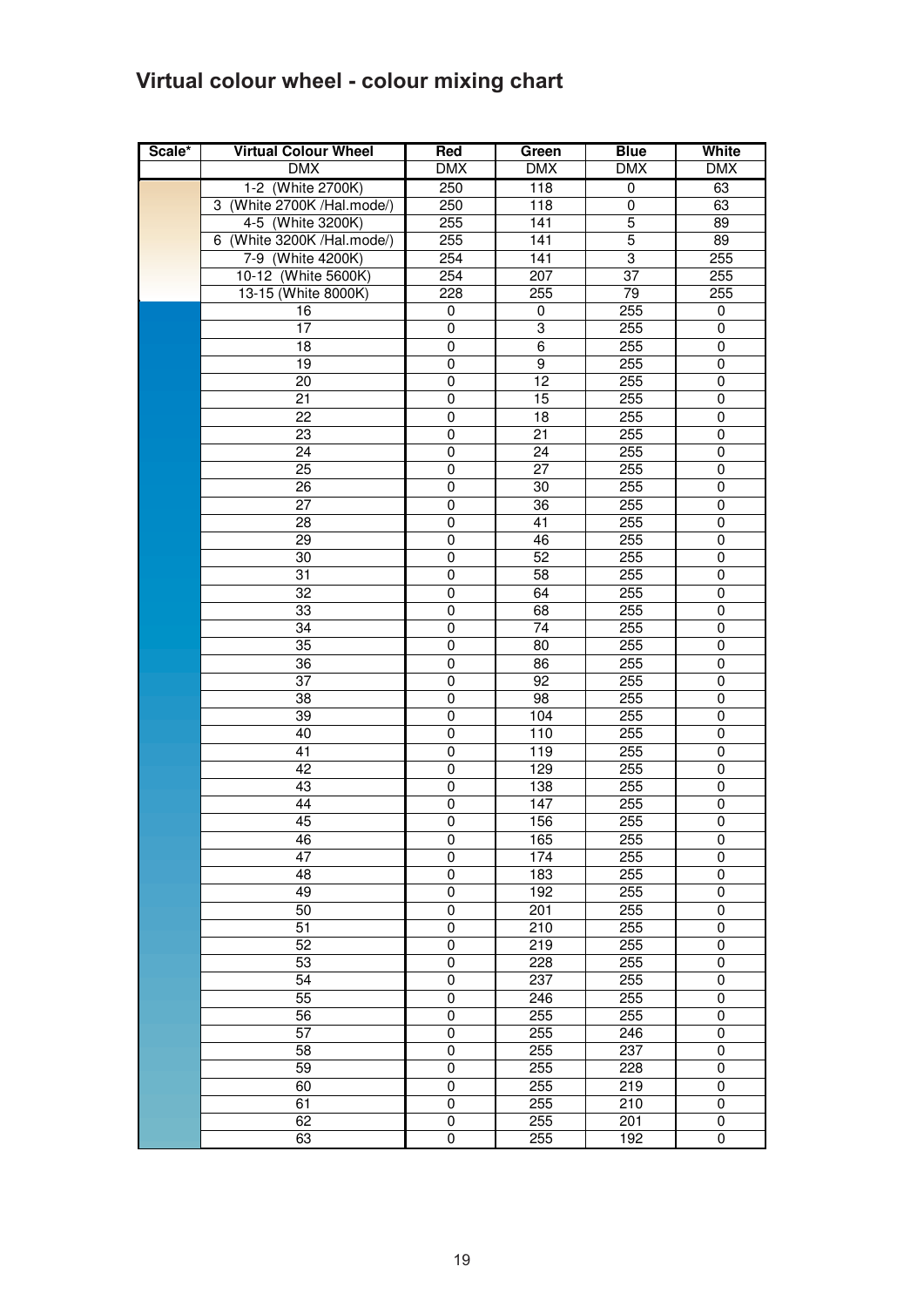| Scale* | <b>Virtual Colour Wheel</b> | Red                 | Green            | <b>Blue</b>                | <b>White</b>           |
|--------|-----------------------------|---------------------|------------------|----------------------------|------------------------|
|        | <b>DMX</b>                  | <b>DMX</b>          | <b>DMX</b>       | <b>DMX</b>                 | <b>DMX</b>             |
|        | 64                          | $\overline{0}$      | 255              | 183                        | $\overline{0}$         |
|        | 65                          | $\overline{0}$      | 255              | 174                        | $\pmb{0}$              |
|        | 66                          | $\overline{0}$      | 255              | 165                        | $\pmb{0}$              |
|        | 67                          | $\overline{0}$      | 255              | 156                        | 0                      |
|        | 68                          | $\pmb{0}$           | 255              | 147                        | 0                      |
|        | 69                          | 0                   | 255              | 138                        | 0                      |
|        | 70                          | $\pmb{0}$           | 255              | 129                        | 0                      |
|        | 71                          | $\pmb{0}$           | 255              | 119                        | $\pmb{0}$              |
|        | 72                          | $\pmb{0}$           | 255              | 110                        | 0                      |
|        | 73                          | $\mathbf 0$         | 255              | 104                        | $\pmb{0}$              |
|        | 74                          | $\mathbf 0$         | 255              | 98                         | $\mathbf 0$            |
|        | 75                          | $\mathbf 0$         | 255              | 92                         | $\pmb{0}$              |
|        | 76                          | $\pmb{0}$           | 255              | 86                         | 0                      |
|        | 77                          | $\pmb{0}$           | 255              | 80                         | 0                      |
|        | 78                          | $\pmb{0}$           | 255              | 74                         | 0                      |
|        | 79                          | $\overline{0}$      | 255              | 68                         | $\overline{0}$         |
|        | $\overline{80}$             | $\overline{0}$      | 255              | 64                         | $\overline{0}$         |
|        | $\overline{81}$             | $\overline{0}$      | 255              | $\overline{58}$            | $\pmb{0}$              |
|        | $\overline{82}$             | $\mathbf 0$         | 255              | 52                         | 0                      |
|        | 83                          | $\overline{0}$      | 255              | 46                         | $\overline{0}$         |
|        | 84                          | $\pmb{0}$           | 255              | 41                         | 0                      |
|        | $\overline{82}$             | $\pmb{0}$           | 255              | 36                         | 0                      |
|        | 86                          | $\pmb{0}$           | 255              | 30                         | 0                      |
|        | 87                          | $\overline{0}$      | 255              | 27                         | 0                      |
|        | $\overline{88}$             | $\overline{0}$      | 255              | 24                         | 0                      |
|        | 89                          | $\mathbf 0$         | 255              | $\overline{21}$            | $\mathbf 0$            |
|        | 90                          | $\mathbf 0$         | 255              | 18                         | 0                      |
|        | 91                          | $\overline{0}$      | 255              | 15                         | 0                      |
|        | 92                          | 0                   | 255              | 12                         | 0                      |
|        | 93                          | $\mathbf 0$         | 255              | 9                          | 0                      |
|        | 94                          | $\pmb{0}$           | 255              | 6                          | 0                      |
|        | 95                          | $\mathbf 0$         | 255              | $\ensuremath{\mathsf{3}}$  | $\pmb{0}$              |
|        | 96                          | 0                   | 255              | $\mathbf 0$                | $\mathbf 0$            |
|        | 97                          | $\overline{3}$      | 255              | $\mathsf 0$                | 0                      |
|        | 98<br>99                    | 6<br>$\overline{9}$ | 255<br>255       | $\mathbf 0$<br>$\mathbf 0$ | $\pmb{0}$<br>$\pmb{0}$ |
|        | 100                         | 12                  | 255              | $\mathbf 0$                | $\overline{0}$         |
|        | 101                         | 15                  | 255              | 0                          | 0                      |
|        | 102                         | 18                  | 255              | 0                          | 0                      |
|        | 103                         | 21                  | 255              | 0                          | 0                      |
|        | 104                         | $\overline{24}$     | 255              | $\pmb{0}$                  | $\overline{0}$         |
|        | 105                         | $\overline{27}$     | 255              | $\pmb{0}$                  | 0                      |
|        | 106                         | 30                  | 255              | $\pmb{0}$                  | $\overline{0}$         |
|        | 107                         | $\overline{36}$     | 255              | $\mathbf 0$                | $\boldsymbol{0}$       |
|        | 108                         | $\overline{41}$     | 255              | $\pmb{0}$                  | $\overline{0}$         |
|        | 109                         | 46                  | 255              | 0                          | 0                      |
|        | 110                         | 52                  | $\overline{255}$ | 0                          | 0                      |
|        | 111                         | 58                  | 255              | $\boldsymbol{0}$           | $\pmb{0}$              |
|        | $\overline{112}$            | 64                  | 255              | $\mathsf 0$                | $\overline{0}$         |
|        | 113                         | 68                  | 255              | $\mathsf 0$                | 0                      |
|        | 114                         | $\overline{74}$     | 255              | $\pmb{0}$                  | $\mathbf 0$            |
|        | $\frac{115}{115}$           | 80                  | 255              | $\pmb{0}$                  | $\pmb{0}$              |
|        | 116                         | 86                  | 255              | $\mathbf 0$                | 0                      |
|        | 117                         | 92                  | 255              | $\pmb{0}$                  | 0                      |
|        | 118                         | 98                  | 255              | $\pmb{0}$                  | 0                      |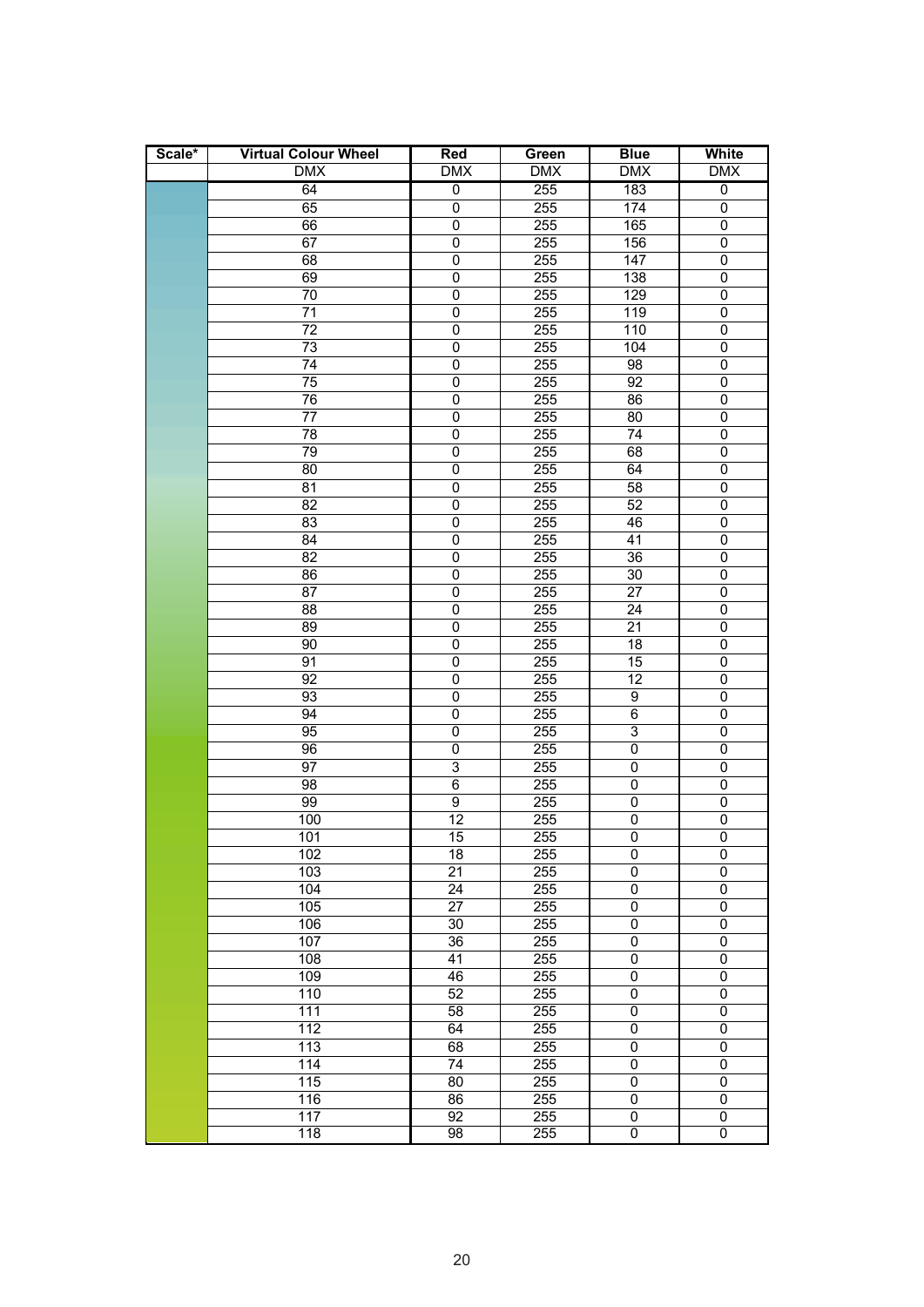| Scale* | <b>Virtual Colour Wheel</b> | Red              | Green            | <b>Blue</b>    | White            |
|--------|-----------------------------|------------------|------------------|----------------|------------------|
|        | <b>DMX</b>                  | <b>DMX</b>       | <b>DMX</b>       | <b>DMX</b>     | <b>DMX</b>       |
|        | 119                         | 104              | 255              | $\overline{0}$ | $\overline{0}$   |
|        | 120                         | 110              | 255              | 0              | 0                |
|        | 121                         | 119              | 255              | $\overline{0}$ | $\mathbf 0$      |
|        | 122                         | 129              | 255              | $\pmb{0}$      | 0                |
|        | 123                         | 138              | 255              | $\pmb{0}$      | 0                |
|        | 124                         | 147              | 255              | $\pmb{0}$      | 0                |
|        | 125                         | 156              | 255              | $\pmb{0}$      | 0                |
|        | 126                         | 165              | 255              | $\pmb{0}$      | 0                |
|        | 127                         | 174              | 255              | $\pmb{0}$      | 0                |
|        | 128                         | 183              | 255              | $\pmb{0}$      | 0                |
|        | 129                         | 192              | 255              | $\pmb{0}$      | 0                |
|        | 130                         | $\overline{201}$ | 255              | $\pmb{0}$      | 0                |
|        | 131                         | $\overline{210}$ | 255              | $\pmb{0}$      | 0                |
|        | 132                         | 219              | 255              | $\pmb{0}$      | 0                |
|        | 133                         | 228              | 255              | $\pmb{0}$      | 0                |
|        | 134                         | 240              | 255              | $\pmb{0}$      | 0                |
|        | 135                         | 255              | 255              | $\pmb{0}$      | $\overline{0}$   |
|        | 136                         | 255              | 246              | $\overline{0}$ | $\overline{0}$   |
|        | 137                         | 255              | 237              | $\overline{0}$ | 0                |
|        | 138                         | 255              | 228              | $\pmb{0}$      | 0                |
|        | 139                         | 255              | $\overline{219}$ | $\overline{0}$ | 0                |
|        | 140                         | 255              | 210              | $\pmb{0}$      | 0                |
|        | 141                         | 255              | 201              | $\pmb{0}$      | 0                |
|        | 142                         | 255              | 192              | $\pmb{0}$      | 0                |
|        | 143                         | 255              | 183              | $\pmb{0}$      | 0                |
|        | 144                         | 255              | 174              | $\overline{0}$ | 0                |
|        | 145                         | 255              | 165              | $\pmb{0}$      | 0                |
|        | 146                         | 255              | 156              | $\pmb{0}$      | 0                |
|        | 147                         | 255              | 147              | $\overline{0}$ | 0                |
|        | 148                         | 255              | 138              | $\pmb{0}$      | 0                |
|        | 149                         | 255              | 129              | 0              | 0                |
|        | 150                         | 255              | 119              | $\pmb{0}$      | 0                |
|        | 151                         | 255              | 110              | $\pmb{0}$      | 0                |
|        | $\overline{1}52$            | 255              | 104              | $\pmb{0}$      | $\mathsf 0$      |
|        | 153                         | 255              | 98               | $\pmb{0}$      | 0                |
|        | 154                         | 255              | $\overline{92}$  | $\overline{0}$ | $\mathbf 0$      |
|        | 155                         | 255              | 86               | $\overline{0}$ | $\overline{0}$   |
|        | 156                         | 255              | 80               | $\Omega$       | $\Omega$         |
|        | 157                         | 255              | 74               | 0              | 0                |
|        | 158                         | 255              | 68               | 0              | 0                |
|        | 159                         | 255              | 64               | $\pmb{0}$      | $\boldsymbol{0}$ |
|        | 160                         | 255              | $\overline{58}$  | $\pmb{0}$      | $\overline{0}$   |
|        | 161                         | 255              | $\overline{52}$  | $\pmb{0}$      | 0                |
|        | 162                         | 255              | 46               | $\overline{0}$ | $\overline{0}$   |
|        | 163                         | 255              | 41               | $\pmb{0}$      | $\boldsymbol{0}$ |
|        | 164                         | 255              | $36\,$           | $\pmb{0}$      | $\overline{0}$   |
|        | 165                         | 255              | $30\,$           | 0              | 0                |
|        | 166                         | 255              | 27               | 0              | 0                |
|        | 167                         | 255              | 24               | $\pmb{0}$      | $\mathsf 0$      |
|        | 168                         | 255              | $\overline{21}$  | $\pmb{0}$      | $\overline{0}$   |
|        | 169                         | 255              | 18               | $\mathsf 0$    | 0                |
|        | 170                         | 255              | $\overline{15}$  | $\mathsf 0$    | $\pmb{0}$        |
|        | 171                         | 255              | $\overline{12}$  | $\pmb{0}$      | $\pmb{0}$        |
|        | 172                         | 255              | 9                | $\pmb{0}$      | 0                |
|        | 173                         | 255              | 6                | $\mathsf 0$    | 0                |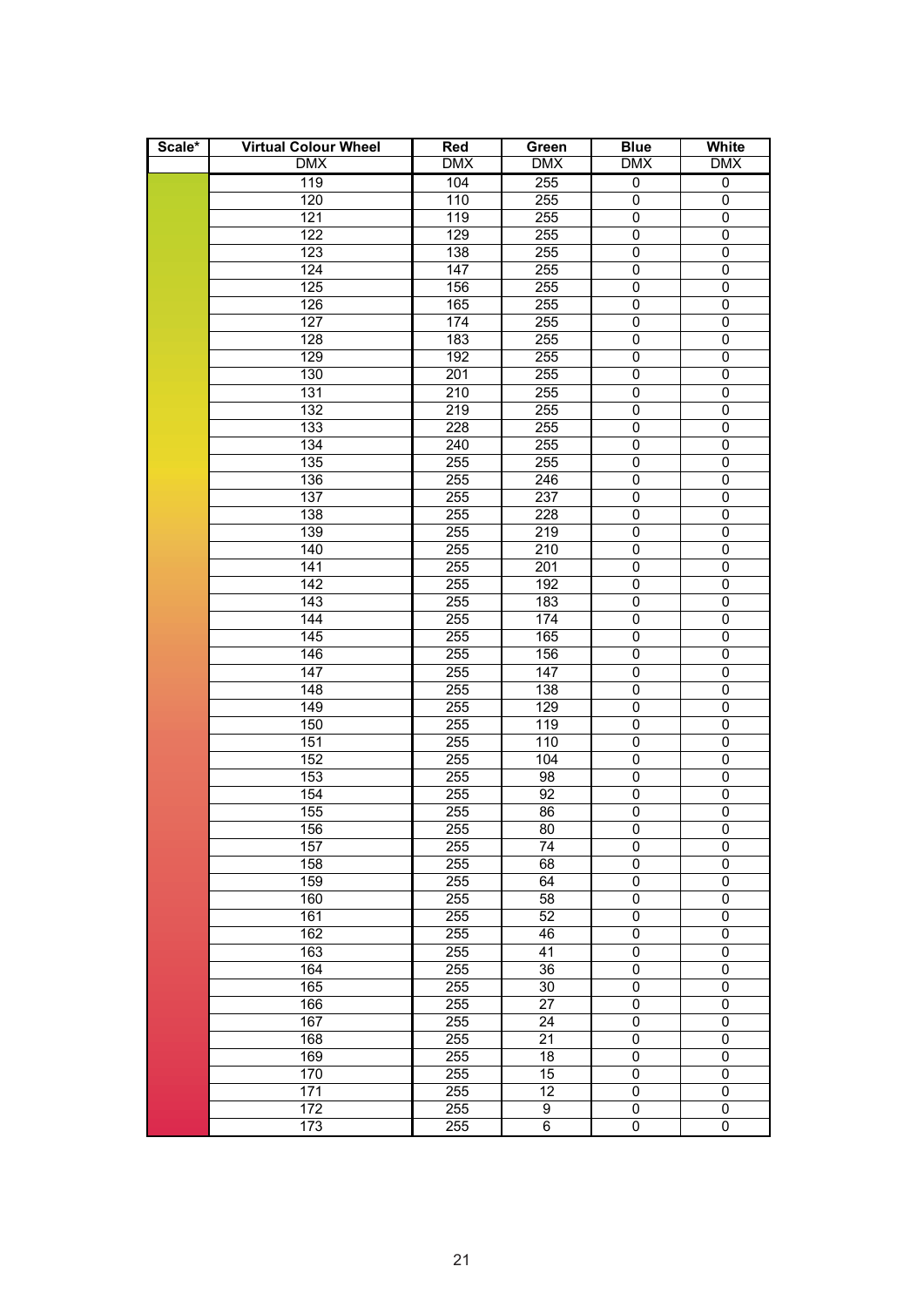| Scale* | <b>Virtual Colour Wheel</b> | Red              | Green          | <b>Blue</b>      | White          |
|--------|-----------------------------|------------------|----------------|------------------|----------------|
|        | <b>DMX</b>                  | <b>DMX</b>       | <b>DMX</b>     | <b>DMX</b>       | <b>DMX</b>     |
|        | 174                         | 255              | $\overline{3}$ | $\overline{0}$   | $\overline{0}$ |
|        | 175                         | 255              | 0              | $\pmb{0}$        | $\mathbf 0$    |
|        | 176                         | 255              | $\pmb{0}$      | 3                | $\mathbf 0$    |
|        | 177                         | 255              | $\mathbf 0$    | $\overline{6}$   | $\pmb{0}$      |
|        | 178                         | 255              | 0              | 9                | 0              |
|        | 179                         | 255              | 0              | $\overline{12}$  | 0              |
|        | 180                         | 255              | 0              | 15               | $\mathbf 0$    |
|        | 181                         | 255              | $\mathbf 0$    | $\overline{18}$  | $\pmb{0}$      |
|        | 182                         | 255              | 0              | $\overline{21}$  | $\mathbf 0$    |
|        | 183                         | 255              | $\pmb{0}$      | $\overline{24}$  | $\mathbf 0$    |
|        | 184                         | 255              | $\mathsf 0$    | 27               | $\mathbf 0$    |
|        | 185                         | 255              | $\mathsf 0$    | 30               | $\mathbf 0$    |
|        | 186                         | 255              | 0              | 36               | 0              |
|        | 187                         | 255              | 0              | 41               | 0              |
|        | 188                         | 255              | 0              | 46               | 0              |
|        | 189                         | 255              | $\mathsf 0$    | 52               | $\mathbf 0$    |
|        | 190                         | 255              | $\mathsf 0$    | 58               | $\mathbf 0$    |
|        | 191                         | 255              | $\mathsf 0$    | 64               | $\mathbf 0$    |
|        | 192                         | 255              | $\mathbf 0$    | 68               | $\mathbf 0$    |
|        | 193                         | 255              | $\mathbf 0$    | 74               | $\mathbf 0$    |
|        | 194                         | 255              | $\mathsf 0$    | 80               | $\mathbf 0$    |
|        | 195                         | 255              | 0              | 86               | 0              |
|        | 196                         | 255              | 0              | 92               | 0              |
|        | 197                         | 255              | $\mathsf 0$    | 98               | $\overline{0}$ |
|        | 198                         | $\overline{255}$ | 0              | 104              | $\overline{0}$ |
|        | 199                         | $\overline{255}$ | 0              | 110              | 0              |
|        | 200                         | $\overline{255}$ | 0              | 119              | $\pmb{0}$      |
|        | 201                         | $\overline{255}$ | $\overline{0}$ | 129              | 0              |
|        | $\overline{202}$            | 255              | 0              | 138              | 0              |
|        | 203                         | 255              | 0              | 147              | 0              |
|        | 204                         | 255              | 0              | 156              | 0              |
|        | 205                         | 255              | 0              | 165              | $\overline{0}$ |
|        | 206                         | $\overline{255}$ | 0              | 174              | $\overline{0}$ |
|        | 207                         | $\overline{255}$ | 0              | 183              | 0              |
|        | 208                         | $\overline{255}$ | 0              | 192              | 0              |
|        | 209                         | $\overline{255}$ | $\overline{0}$ | $\overline{201}$ | $\overline{0}$ |
|        | 210                         | 255              | 0              | $\overline{210}$ | 0              |
|        | 211                         | 255              | 0              | 219              | $\overline{0}$ |
|        | 212                         | 255              | 0              | 228              | 0              |
|        | 213                         | 255              | 0              | 237              | 0              |
|        | 214                         | 255              | 0              | 246              | 0              |
|        | 215                         | 255              | 0              | 255              | 0              |
|        | 216                         | 246              | 0              | 255              | 0              |
|        | 217                         | 237              | 0              | 255              | 0              |
|        | 218                         | 228              | 0              | 255              | $\overline{0}$ |
|        | 219                         | 219              | 0              | 255              | 0              |
|        | 220                         | 210              | 0              | 255              | 0              |
|        | 221                         | 201              | 0              | 255              | 0              |
|        | 222                         | 192              | 0              | 255              | 0              |
|        | 223                         | 183              | 0              | 255              | 0              |
|        | $\overline{224}$            | 174              | 0              | 255              | 0              |
|        | 225                         | 165              | 0              | 255              | 0              |
|        | 226                         | 156              | 0              | 255              | 0              |
|        | 227                         | 147              | 0              | 255              | 0              |
|        | 228                         | 138              | 0              | 255              | 0              |